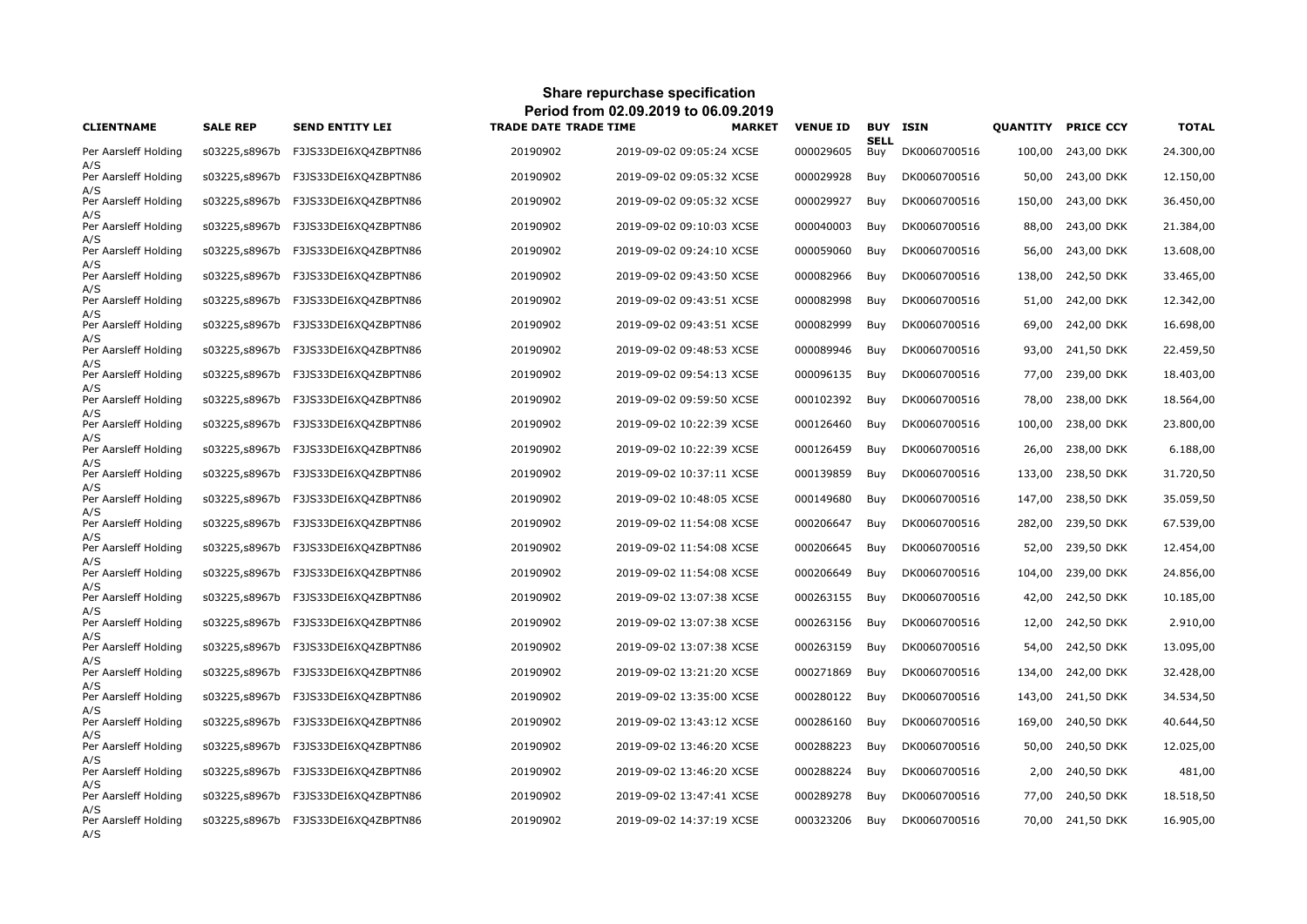| Per Aarsleff Holding<br>A/S        |               | s03225,s8967b F3JS33DEI6XQ4ZBPTN86 | 20190902 | 2019-09-02 14:37:19 XCSE | 000323208            | Buy | DK0060700516 |          | 250,00 241,50 DKK   | 60.375,00  |
|------------------------------------|---------------|------------------------------------|----------|--------------------------|----------------------|-----|--------------|----------|---------------------|------------|
| Per Aarsleff Holding               |               | s03225,s8967b F3JS33DEI6XQ4ZBPTN86 | 20190902 | 2019-09-02 14:37:19 XCSE | 000323209            | Buy | DK0060700516 |          | 17,00 241,50 DKK    | 4.105,50   |
| A/S<br>Per Aarsleff Holding        | s03225,s8967b | F3JS33DEI6XQ4ZBPTN86               | 20190902 | 2019-09-02 14:37:19 XCSE | 000323210            | Buy | DK0060700516 | 53,00    | 241,50 DKK          | 12.799,50  |
| A/S<br>Per Aarsleff Holding        |               | s03225,s8967b F3JS33DEI6XQ4ZBPTN86 | 20190902 | 2019-09-02 15:29:51 XCSE | 000364008            | Buy | DK0060700516 |          | 91,00 242,00 DKK    | 22.022,00  |
| A/S<br>Per Aarsleff Holding        | s03225,s8967b | F3JS33DEI6XQ4ZBPTN86               | 20190902 | 2019-09-02 15:29:51 XCSE | 000364009            | Buy | DK0060700516 | 237,00   | 242,00 DKK          | 57.354,00  |
| A/S<br>Per Aarsleff Holding        | s03225,s8967b | F3JS33DEI6XQ4ZBPTN86               | 20190902 | 2019-09-02 15:29:51 XCSE | 000364010            | Buy | DK0060700516 | 167,00   | 242,00 DKK          | 40.414,00  |
| A/S<br>Per Aarsleff Holding        | s03225,s8967b | F3JS33DEI6XQ4ZBPTN86               | 20190902 | 2019-09-02 15:29:51 XCSE | 000364011            | Buy | DK0060700516 | 55,00    | 242,00 DKK          | 13.310,00  |
| A/S<br>Per Aarsleff Holding        | s03225,s8967b | F3JS33DEI6XQ4ZBPTN86               | 20190902 | 2019-09-02 15:29:51 XCSE | 000364005            | Buy | DK0060700516 | 55,00    | 242,00 DKK          | 13.310,00  |
| A/S<br>Per Aarsleff Holding        | s03225,s8967b | F3JS33DEI6XQ4ZBPTN86               | 20190902 | 2019-09-02 15:33:15 XCSE | 000367985            | Buy | DK0060700516 | 10,00    | 241,50 DKK          | 2.415,00   |
| A/S<br>Per Aarsleff Holding        | s03225,s8967b | F3JS33DEI6XQ4ZBPTN86               | 20190902 | 2019-09-02 15:39:21 XCSE | 000373896            | Buy | DK0060700516 | 46,00    | 241,50 DKK          | 11.109,00  |
| A/S<br>Per Aarsleff Holding        | s03225,s8967b | F3JS33DEI6XQ4ZBPTN86               | 20190902 | 2019-09-02 15:39:21 XCSE | 000373897            | Buy | DK0060700516 | 97,00    | 241,50 DKK          | 23.425,50  |
| A/S<br>Per Aarsleff Holding        | s03225,s8967b | F3JS33DEI6XQ4ZBPTN86               | 20190902 | 2019-09-02 15:39:21 XCSE | 000373899            | Buy | DK0060700516 | 56,00    | 241,50 DKK          | 13.524,00  |
| A/S<br>Per Aarsleff Holding        | s03225,s8967b | F3JS33DEI6XQ4ZBPTN86               | 20190902 | 2019-09-02 16:31:17 XCSE | 000424267            | Buy | DK0060700516 | 119,00   | 242,50 DKK          | 28.857,50  |
| A/S<br>Per Aarsleff Holding        | s03225,s8967b | F3JS33DEI6XQ4ZBPTN86               | 20190902 | 2019-09-02 16:31:17 XCSE | 000424268            | Buy | DK0060700516 | 289,00   | 242,50 DKK          | 70.082,50  |
| A/S<br>Per Aarsleff Holding        | s03225,s8967b | F3JS33DEI6XQ4ZBPTN86               | 20190902 | 2019-09-02 16:31:17 XCSE | 000424260            | Buy | DK0060700516 | 69,00    | 242,50 DKK          | 16.732,50  |
| A/S<br>Per Aarsleff Holding        | s03225,s8967b | F3JS33DEI6XQ4ZBPTN86               | 20190902 | 2019-09-02 16:31:17 XCSE | 000424270            | Buy | DK0060700516 | 69,00    | 242,50 DKK          | 16.732,50  |
| A/S<br>Per Aarsleff Holding        | s03225,s8967b | F3JS33DEI6XQ4ZBPTN86               | 20190902 | 2019-09-02 16:31:17 XCSE | 000424269            | Buy | DK0060700516 | 20,00    | 242,50 DKK          | 4.850,00   |
| A/S<br>Per Aarsleff Holding        | s03225,s8967b | F3JS33DEI6XQ4ZBPTN86               | 20190902 | 2019-09-02 16:31:41 XCSE | 000424574            | Buy | DK0060700516 | 153,00   | 242,00 DKK          | 37.026,00  |
| A/S<br>Per Aarsleff Holding        | s03225,s8967b | F3JS33DEI6XQ4ZBPTN86               | 20190902 | 2019-09-02 16:31:41 XCSE | 000424575            | Buy | DK0060700516 | 50,00    | 242,00 DKK          | 12.100,00  |
| A/S<br>Per Aarsleff Holding        | s03225,s8967b | F3JS33DEI6XQ4ZBPTN86               | 20190902 | 2019-09-02 16:52:48 XCSE | 000445612            | Buy | DK0060700516 | 185,00   | 242,00 DKK          | 44.770,00  |
| A/S<br>Per Aarsleff Holding        | s03225,s8967b | F3JS33DEI6XQ4ZBPTN86               | 20190902 | 2019-09-02 16:52:49 XCSE | 000445613            | Buy | DK0060700516 | 120,00   | 242,00 DKK          | 29.040,00  |
| A/S<br>Per Aarsleff Holding        | s03225,s8967b | F3JS33DEI6XQ4ZBPTN86               | 20190902 | 2019-09-02 16:52:49 XCSE | 000445614            | Buy | DK0060700516 | 42,00    | 242,00 DKK          | 10.164,00  |
| A/S<br>Per Aarsleff Holding        |               | s03225,s8967b F3JS33DEI6XQ4ZBPTN86 | 20190902 | 2019-09-02 16:52:49 XCSE | 000445615            | Buy | DK0060700516 | 203,00   | 242,00 DKK          | 49.126,00  |
| A/S<br>Per Aarsleff Holding        | s03225,s8967b | F3JS33DEI6XQ4ZBPTN86               | 20190903 | 2019-09-03 09:04:29 XCSE | 000021324            | Buy | DK0060700516 | 250,00   | 242,50 DKK          | 60.625,00  |
| A/S<br>Per Aarsleff Holding        | s03225,s8967b | F3JS33DEI6XQ4ZBPTN86               | 20190903 | 2019-09-03 10:52:50 XCSE | L5N6xuhV-            | Buy | DK0060700516 | 1.000,00 | 243,00 DKK          | 243.000,00 |
| A/S<br>Per Aarsleff Holding        | s03225,s8967b | F3JS33DEI6XQ4ZBPTN86               | 20190903 | 2019-09-03 12:22:58 XCSE | L5N7KbWt-            | Buy | DK0060700516 | 1.000,00 | 243,00 DKK          | 243.000,00 |
| A/S<br>Per Aarsleff Holding        | s03225,s8967b | F3JS33DEI6XQ4ZBPTN86               | 20190903 | 2019-09-03 15:02:50 XCSE | $00 \,$<br>L5N7yqzm- | Buy | DK0060700516 |          | 1.000,00 244,00 DKK | 244.000,00 |
| A/S<br>Per Aarsleff Holding        | s03225,s8967b | F3JS33DEI6XQ4ZBPTN86               | 20190903 | 2019-09-03 16:28:53 XCSE | 00<br>L5N8KW7Z- Buy  |     | DK0060700516 | 1.750,00 | 240,75 DKK          | 421.312,50 |
| A/S<br>Per Aarsleff Holding        |               | s03225,s8967b F3JS33DEI6XQ4ZBPTN86 | 20190904 | 2019-09-04 09:45:48 XCSE | 000092675            | Buy | DK0060700516 |          | 326,00 243,50 DKK   | 79.381,00  |
| A/S<br>Per Aarsleff Holding<br>A/S |               | s03225,s8967b F3JS33DEI6XQ4ZBPTN86 | 20190904 | 2019-09-04 09:58:02 XCSE | 000109569            | Buy | DK0060700516 |          | 174,00 242,50 DKK   | 42.195,00  |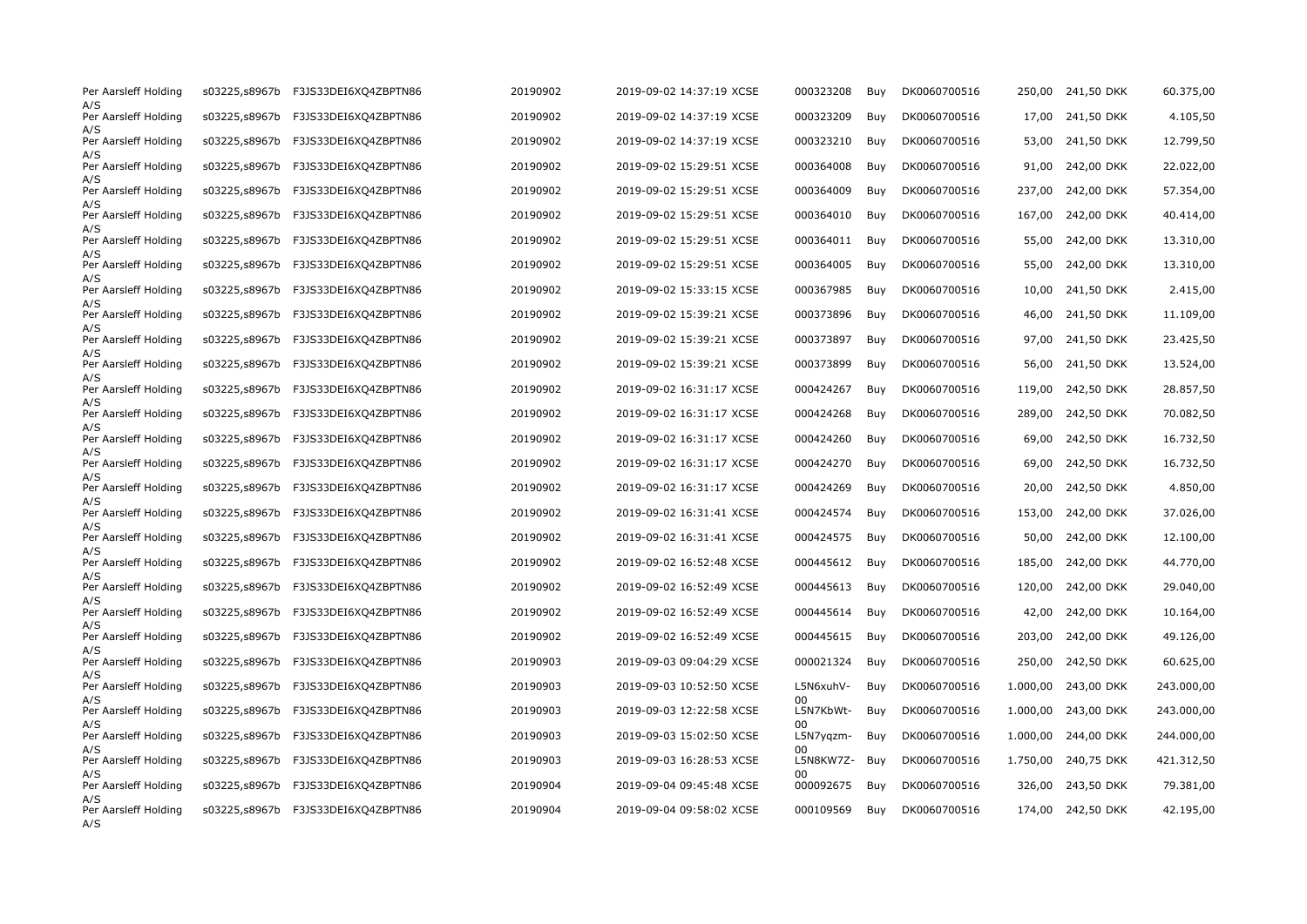| Per Aarsleff Holding<br>A/S        |               | s03225,s8967b F3JS33DEI6XQ4ZBPTN86 | 20190904 | 2019-09-04 11:05:25 XCSE | 000185024 | Buy | DK0060700516 | 9,00   | 243,50 DKK        | 2.191,50  |
|------------------------------------|---------------|------------------------------------|----------|--------------------------|-----------|-----|--------------|--------|-------------------|-----------|
| Per Aarsleff Holding               |               | s03225,s8967b F3JS33DEI6XQ4ZBPTN86 | 20190904 | 2019-09-04 11:05:25 XCSE | 000185025 | Buy | DK0060700516 |        | 250,00 243,50 DKK | 60.875,00 |
| A/S<br>Per Aarsleff Holding        | s03225,s8967b | F3JS33DEI6XQ4ZBPTN86               | 20190904 | 2019-09-04 11:05:25 XCSE | 000185026 | Buy | DK0060700516 | 3,00   | 243,50 DKK        | 730,50    |
| A/S<br>Per Aarsleff Holding        |               | s03225,s8967b F3JS33DEI6XQ4ZBPTN86 | 20190904 | 2019-09-04 11:05:25 XCSE | 000185027 | Buy | DK0060700516 |        | 91,00 243,50 DKK  | 22.158,50 |
| A/S<br>Per Aarsleff Holding        | s03225,s8967b | F3JS33DEI6XQ4ZBPTN86               | 20190904 | 2019-09-04 11:05:25 XCSE | 000185028 | Buy | DK0060700516 | 8,00   | 243,50 DKK        | 1.948,00  |
| A/S<br>Per Aarsleff Holding        |               | s03225,s8967b F3JS33DEI6XQ4ZBPTN86 | 20190904 | 2019-09-04 11:05:25 XCSE | 000185029 | Buy | DK0060700516 | 139,00 | 243,50 DKK        | 33.846,50 |
| A/S<br>Per Aarsleff Holding        | s03225,s8967b | F3JS33DEI6XQ4ZBPTN86               | 20190904 | 2019-09-04 11:40:27 XCSE | 000217353 | Buy | DK0060700516 | 122,00 | 243,50 DKK        | 29.707,00 |
| A/S<br>Per Aarsleff Holding        | s03225,s8967b | F3JS33DEI6XQ4ZBPTN86               | 20190904 | 2019-09-04 11:41:16 XCSE | 000218037 | Buy | DK0060700516 |        | 94,00 243,50 DKK  | 22.889,00 |
| A/S<br>Per Aarsleff Holding        |               | s03225,s8967b F3JS33DEI6XQ4ZBPTN86 | 20190904 | 2019-09-04 12:03:08 XCSE | 000236889 | Buy | DK0060700516 | 82,00  | 243,50 DKK        | 19.967,00 |
| A/S<br>Per Aarsleff Holding        | s03225,s8967b | F3JS33DEI6XQ4ZBPTN86               | 20190904 | 2019-09-04 12:03:08 XCSE | 000236888 | Buy | DK0060700516 | 167,00 | 243,50 DKK        | 40.664,50 |
| A/S<br>Per Aarsleff Holding        | s03225,s8967b | F3JS33DEI6XQ4ZBPTN86               | 20190904 | 2019-09-04 12:43:45 XCSE | 000266861 | Buy | DK0060700516 | 51,00  | 243,00 DKK        | 12.393,00 |
| A/S<br>Per Aarsleff Holding        | s03225,s8967b | F3JS33DEI6XQ4ZBPTN86               | 20190904 | 2019-09-04 12:43:45 XCSE | 000266860 | Buy | DK0060700516 | 51,00  | 243,00 DKK        | 12.393,00 |
| A/S<br>Per Aarsleff Holding        | s03225,s8967b | F3JS33DEI6XQ4ZBPTN86               | 20190904 | 2019-09-04 12:43:45 XCSE | 000266857 | Buy | DK0060700516 | 234,00 | 243,50 DKK        | 56.979,00 |
| A/S<br>Per Aarsleff Holding        | s03225,s8967b | F3JS33DEI6XQ4ZBPTN86               | 20190904 | 2019-09-04 13:28:37 XCSE | 000301679 | Buy | DK0060700516 | 102,00 | 242,50 DKK        | 24.735,00 |
| A/S<br>Per Aarsleff Holding        | s03225,s8967b | F3JS33DEI6XQ4ZBPTN86               | 20190904 | 2019-09-04 13:28:37 XCSE | 000301674 | Buy | DK0060700516 | 215,00 | 243,00 DKK        | 52.245,00 |
| A/S<br>Per Aarsleff Holding        | s03225,s8967b | F3JS33DEI6XQ4ZBPTN86               | 20190904 | 2019-09-04 13:35:04 XCSE | 000307059 | Buy | DK0060700516 | 93,00  | 242,50 DKK        | 22.552,50 |
| A/S<br>Per Aarsleff Holding        | s03225,s8967b | F3JS33DEI6XQ4ZBPTN86               | 20190904 | 2019-09-04 13:49:02 XCSE | 000317837 | Buy | DK0060700516 | 53,00  | 242,50 DKK        | 12.852,50 |
| A/S<br>Per Aarsleff Holding        | s03225,s8967b | F3JS33DEI6XQ4ZBPTN86               | 20190904 | 2019-09-04 13:49:02 XCSE | 000317835 | Buy | DK0060700516 | 59,00  | 242,50 DKK        | 14.307,50 |
| A/S<br>Per Aarsleff Holding        | s03225,s8967b | F3JS33DEI6XQ4ZBPTN86               | 20190904 | 2019-09-04 13:49:02 XCSE | 000317834 | Buy | DK0060700516 | 24,00  | 242,50 DKK        | 5.820,00  |
| A/S<br>Per Aarsleff Holding        | s03225,s8967b | F3JS33DEI6XQ4ZBPTN86               | 20190904 | 2019-09-04 15:32:30 XCSE | 000403359 | Buy | DK0060700516 | 100,00 | 243,00 DKK        | 24.300,00 |
| A/S<br>Per Aarsleff Holding        | s03225,s8967b | F3JS33DEI6XQ4ZBPTN86               | 20190904 | 2019-09-04 15:32:30 XCSE | 000403358 | Buy | DK0060700516 | 117,00 | 243,00 DKK        | 28.431,00 |
| A/S<br>Per Aarsleff Holding        | s03225,s8967b | F3JS33DEI6XQ4ZBPTN86               | 20190904 | 2019-09-04 15:32:30 XCSE | 000403357 | Buy | DK0060700516 | 66,00  | 243,00 DKK        | 16.038,00 |
| A/S<br>Per Aarsleff Holding        | s03225,s8967b | F3JS33DEI6XQ4ZBPTN86               | 20190904 | 2019-09-04 15:32:30 XCSE | 000403354 | Buy | DK0060700516 | 66,00  | 243,00 DKK        | 16.038,00 |
| A/S<br>Per Aarsleff Holding        | s03225,s8967b | F3JS33DEI6XQ4ZBPTN86               | 20190904 | 2019-09-04 15:32:30 XCSE | 000403353 | Buy | DK0060700516 | 66,00  | 243,00 DKK        | 16.038,00 |
| A/S<br>Per Aarsleff Holding        | s03225,s8967b | F3JS33DEI6XQ4ZBPTN86               | 20190904 | 2019-09-04 15:32:30 XCSE | 000403352 | Buy | DK0060700516 | 74,00  | 243,00 DKK        | 17.982,00 |
| A/S<br>Per Aarsleff Holding        | s03225,s8967b | F3JS33DEI6XQ4ZBPTN86               | 20190904 | 2019-09-04 15:32:30 XCSE | 000403351 | Buy | DK0060700516 | 3,00   | 243,00 DKK        | 729,00    |
| A/S<br>Per Aarsleff Holding        |               | s03225,s8967b F3JS33DEI6XQ4ZBPTN86 | 20190904 | 2019-09-04 15:32:30 XCSE | 000403350 | Buy | DK0060700516 | 66,00  | 243,00 DKK        | 16.038,00 |
| A/S<br>Per Aarsleff Holding        | s03225,s8967b | F3JS33DEI6XQ4ZBPTN86               | 20190904 | 2019-09-04 15:33:00 XCSE | 000404044 | Buy | DK0060700516 | 51,00  | 242,50 DKK        | 12.367,50 |
| A/S<br>Per Aarsleff Holding        |               | s03225,s8967b F3JS33DEI6XQ4ZBPTN86 | 20190904 | 2019-09-04 15:33:00 XCSE | 000404045 | Buy | DK0060700516 |        | 51,00 242,50 DKK  | 12.367,50 |
| A/S<br>Per Aarsleff Holding<br>A/S |               | s03225,s8967b F3JS33DEI6XQ4ZBPTN86 | 20190904 | 2019-09-04 15:33:00 XCSE | 000404046 | Buy | DK0060700516 |        | 51,00 242,50 DKK  | 12.367,50 |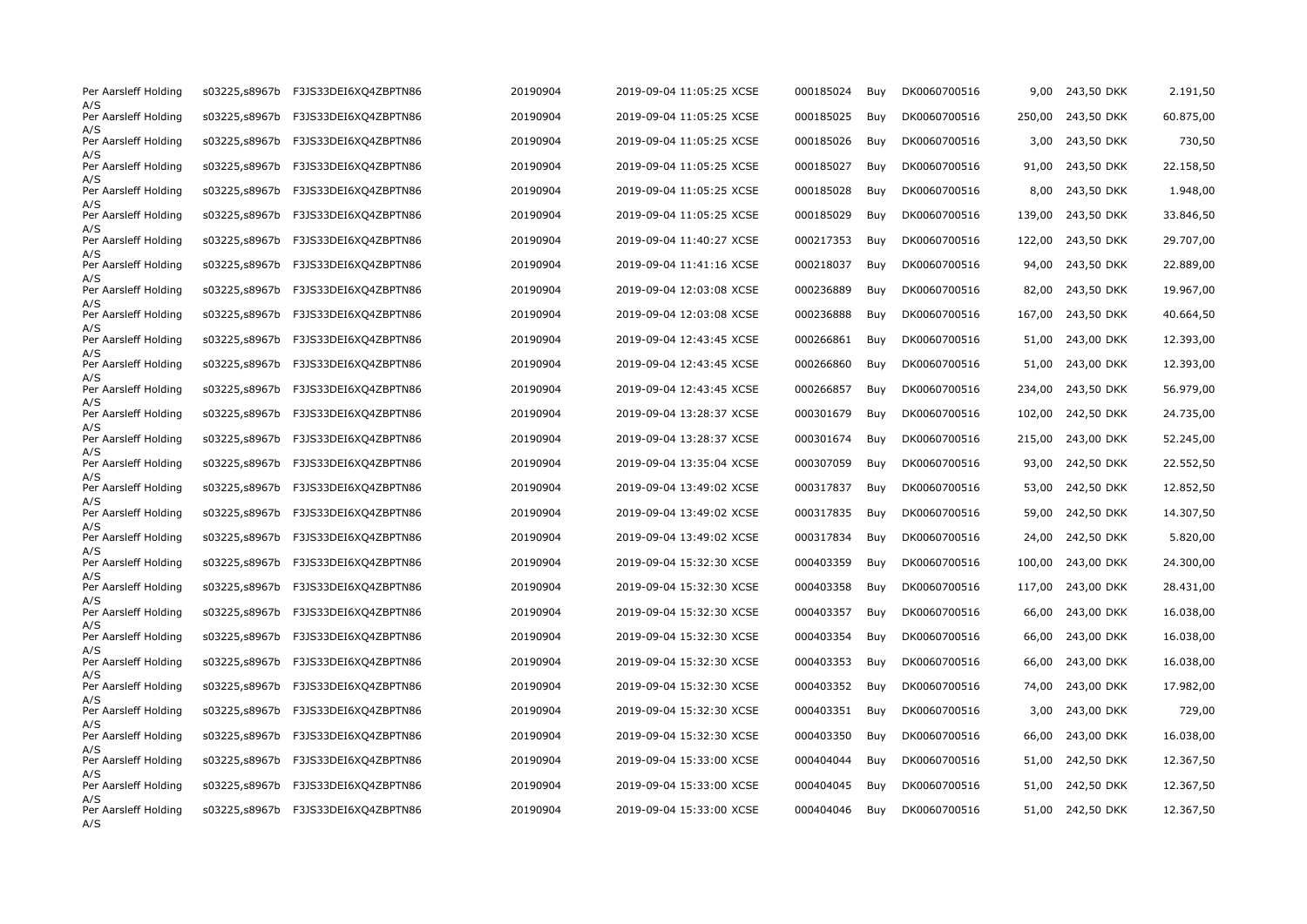| Per Aarsleff Holding               | s03225,s8967b | F3JS33DEI6XQ4ZBPTN86               | 20190904 | 2019-09-04 15:33:00 XCSE | 000404047 | Buy | DK0060700516 | 51,00  | 242,50 DKK       | 12.367,50  |
|------------------------------------|---------------|------------------------------------|----------|--------------------------|-----------|-----|--------------|--------|------------------|------------|
| A/S<br>Per Aarsleff Holding        |               | s03225,s8967b F3JS33DEI6XQ4ZBPTN86 | 20190904 | 2019-09-04 16:12:30 XCSE | 000449779 | Buy | DK0060700516 | 180,00 | 243,00 DKK       | 43.740,00  |
| A/S<br>Per Aarsleff Holding        | s03225,s8967b | F3JS33DEI6XQ4ZBPTN86               | 20190904 | 2019-09-04 16:12:30 XCSE | 000449780 | Buy | DK0060700516 | 76,00  | 243,00 DKK       | 18.468,00  |
| A/S<br>Per Aarsleff Holding        | s03225,s8967b | F3JS33DEI6XQ4ZBPTN86               | 20190904 | 2019-09-04 16:14:17 XCSE | 000451542 | Buy | DK0060700516 | 250,00 | 243,00 DKK       | 60.750,00  |
| A/S<br>Per Aarsleff Holding        | s03225,s8967b | F3JS33DEI6XQ4ZBPTN86               | 20190904 | 2019-09-04 16:14:17 XCSE | 000451543 | Buy | DK0060700516 | 3,00   | 243,00 DKK       | 729,00     |
| A/S<br>Per Aarsleff Holding        |               | s03225,s8967b F3JS33DEI6XQ4ZBPTN86 | 20190904 | 2019-09-04 16:14:17 XCSE | 000451544 | Buy | DK0060700516 | 3,00   | 243,00 DKK       | 729,00     |
| A/S<br>Per Aarsleff Holding        | s03225,s8967b | F3JS33DEI6XQ4ZBPTN86               | 20190904 | 2019-09-04 16:14:17 XCSE | 000451545 | Buy | DK0060700516 | 124,00 | 243,00 DKK       | 30.132,00  |
| A/S<br>Per Aarsleff Holding        | s03225,s8967b | F3JS33DEI6XQ4ZBPTN86               | 20190904 | 2019-09-04 16:14:17 XCSE | 000451546 | Buy | DK0060700516 | 53,00  | 243,00 DKK       | 12.879,00  |
| A/S<br>Per Aarsleff Holding        | s03225,s8967b | F3JS33DEI6XQ4ZBPTN86               | 20190904 | 2019-09-04 16:15:00 XCSE | 000452227 | Buy | DK0060700516 | 202,00 | 243,50 DKK       | 49.187,00  |
| A/S<br>Per Aarsleff Holding        | s03225,s8967b | F3JS33DEI6XQ4ZBPTN86               | 20190905 | 2019-09-05 09:33:01 XCSE | 000089258 | Buy | DK0060700516 | 45,00  | 246,00 DKK       | 11.070,00  |
| A/S<br>Per Aarsleff Holding        | s03225,s8967b | F3JS33DEI6XQ4ZBPTN86               | 20190905 | 2019-09-05 09:33:01 XCSE | 000089257 | Buy | DK0060700516 | 100,00 | 246,00 DKK       | 24.600,00  |
| A/S<br>Per Aarsleff Holding        | s03225,s8967b | F3JS33DEI6XQ4ZBPTN86               | 20190905 | 2019-09-05 09:33:01 XCSE | 000089256 | Buy | DK0060700516 | 10,00  | 246,00 DKK       | 2.460,00   |
| A/S<br>Per Aarsleff Holding        | s03225,s8967b | F3JS33DEI6XQ4ZBPTN86               | 20190905 | 2019-09-05 09:33:01 XCSE | 000089255 | Buy | DK0060700516 | 250,00 | 246,00 DKK       | 61.500,00  |
| A/S<br>Per Aarsleff Holding        | s03225,s8967b | F3JS33DEI6XQ4ZBPTN86               | 20190905 | 2019-09-05 09:33:01 XCSE | 000089254 | Buy | DK0060700516 | 95,00  | 246,00 DKK       | 23.370,00  |
| A/S<br>Per Aarsleff Holding        | s03225,s8967b | F3JS33DEI6XQ4ZBPTN86               | 20190905 | 2019-09-05 09:49:19 XCSE | 000115871 | Buy | DK0060700516 | 132,00 | 246,50 DKK       | 32.538,00  |
| A/S<br>Per Aarsleff Holding        | s03225,s8967b | F3JS33DEI6XQ4ZBPTN86               | 20190905 | 2019-09-05 11:49:58 XCSE | 000268096 | Buy | DK0060700516 | 250,00 | 248,00 DKK       | 62.000,00  |
| A/S<br>Per Aarsleff Holding        | s03225,s8967b | F3JS33DEI6XQ4ZBPTN86               | 20190905 | 2019-09-05 11:49:58 XCSE | 000268095 | Buy | DK0060700516 | 42,00  | 248,00 DKK       | 10.416,00  |
| A/S<br>Per Aarsleff Holding        | s03225,s8967b | F3JS33DEI6XQ4ZBPTN86               | 20190905 | 2019-09-05 11:49:58 XCSE | 000268097 | Buy | DK0060700516 | 20,00  | 248,00 DKK       | 4.960,00   |
| A/S<br>Per Aarsleff Holding        | s03225,s8967b | F3JS33DEI6XQ4ZBPTN86               | 20190905 | 2019-09-05 12:24:06 XCSE | 000303730 | Buy | DK0060700516 | 688,00 | 248,00 DKK       | 170.624,00 |
| A/S<br>Per Aarsleff Holding        | s03225,s8967b | F3JS33DEI6XQ4ZBPTN86               | 20190905 | 2019-09-05 12:49:26 XCSE | 000327707 | Buy | DK0060700516 | 232,00 | 248,00 DKK       | 57.536,00  |
| A/S<br>Per Aarsleff Holding        | s03225,s8967b | F3JS33DEI6XQ4ZBPTN86               | 20190905 | 2019-09-05 12:49:26 XCSE | 000327708 | Buy | DK0060700516 | 13,00  | 248,00 DKK       | 3.224,00   |
| A/S<br>Per Aarsleff Holding        | s03225,s8967b | F3JS33DEI6XQ4ZBPTN86               | 20190905 | 2019-09-05 12:49:26 XCSE | 000327709 | Buy | DK0060700516 | 18,00  | 248,00 DKK       | 4.464,00   |
| A/S<br>Per Aarsleff Holding        | s03225,s8967b | F3JS33DEI6XQ4ZBPTN86               | 20190905 | 2019-09-05 13:10:33 XCSE | 000347362 | Buy | DK0060700516 | 33,00  | 248,50 DKK       | 8.200,50   |
| A/S<br>Per Aarsleff Holding        | s03225,s8967b | F3JS33DEI6XQ4ZBPTN86               | 20190905 | 2019-09-05 13:10:33 XCSE | 000347363 | Buy | DK0060700516 | 21,00  | 248,50 DKK       | 5.218,50   |
| A/S<br>Per Aarsleff Holding        | s03225,s8967b | F3JS33DEI6XQ4ZBPTN86               | 20190905 | 2019-09-05 13:44:56 XCSE | 000379715 | Buy | DK0060700516 | 38,00  | 248,50 DKK       | 9.443,00   |
| A/S<br>Per Aarsleff Holding        | s03225,s8967b | F3JS33DEI6XQ4ZBPTN86               | 20190905 | 2019-09-05 14:29:31 XCSE | 000422350 | Buy | DK0060700516 | 151,00 | 248,00 DKK       | 37.448,00  |
| A/S<br>Per Aarsleff Holding        | s03225,s8967b | F3JS33DEI6XQ4ZBPTN86               | 20190905 | 2019-09-05 14:29:31 XCSE | 000422351 | Buy | DK0060700516 | 250,00 | 248,00 DKK       | 62.000,00  |
| A/S<br>Per Aarsleff Holding        | s03225,s8967b | F3JS33DEI6XQ4ZBPTN86               | 20190905 | 2019-09-05 14:29:31 XCSE | 000422352 | Buy | DK0060700516 | 9,00   | 248,00 DKK       | 2.232,00   |
| A/S<br>Per Aarsleff Holding        |               | s03225,s8967b F3JS33DEI6XQ4ZBPTN86 | 20190905 | 2019-09-05 14:29:31 XCSE | 000422355 | Buy | DK0060700516 |        | 19,00 248,00 DKK | 4.712,00   |
| A/S<br>Per Aarsleff Holding<br>A/S |               | s03225,s8967b F3JS33DEI6XQ4ZBPTN86 | 20190905 | 2019-09-05 14:29:31 XCSE | 000422354 | Buy | DK0060700516 |        | 80,00 248,00 DKK | 19.840,00  |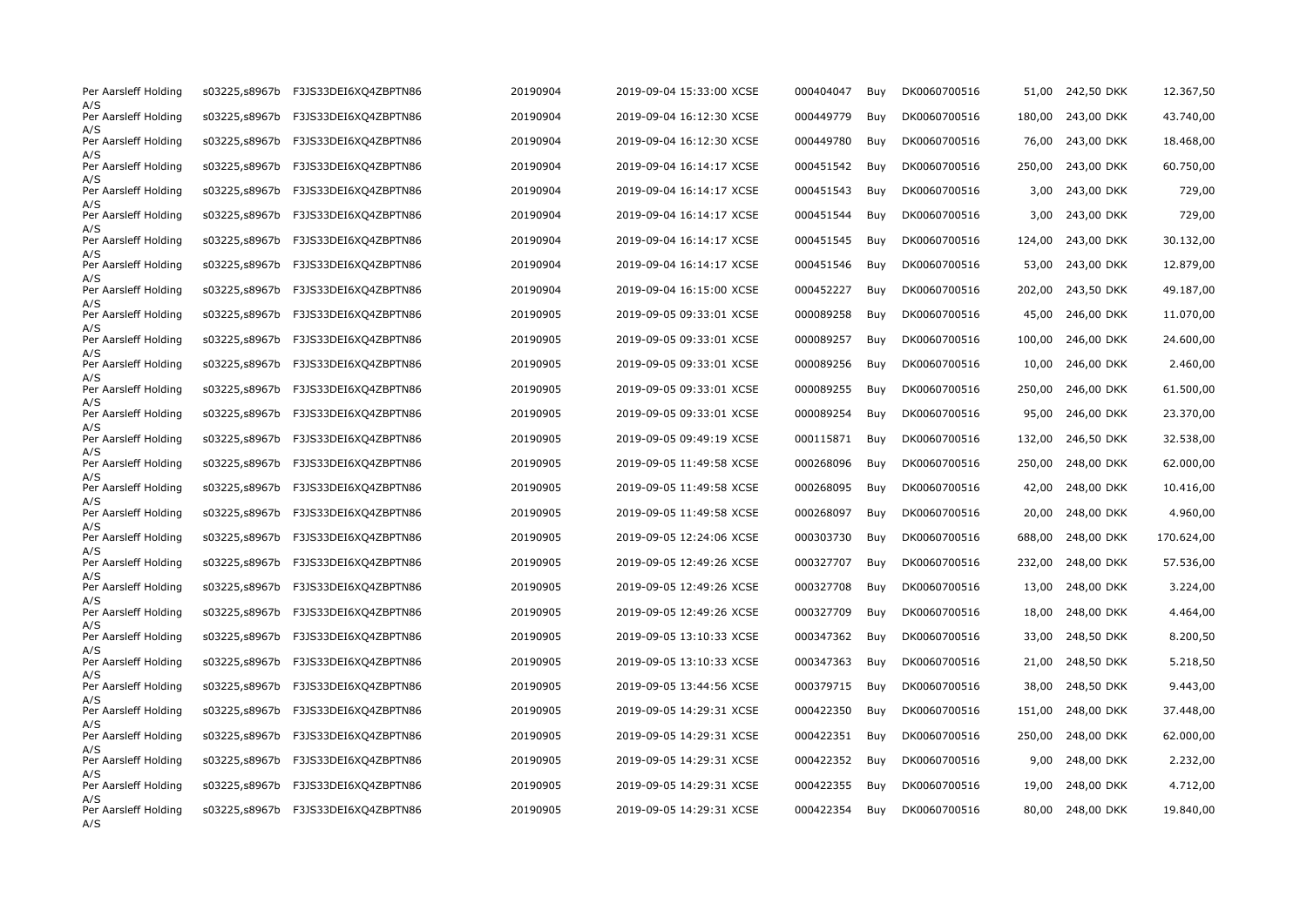| Per Aarsleff Holding               | s03225,s8967b | F3JS33DEI6XQ4ZBPTN86               | 20190905 | 2019-09-05 14:29:31 XCSE | 000422353 | Buy | DK0060700516 | 114,00   | 248,00 DKK       | 28.272,00  |
|------------------------------------|---------------|------------------------------------|----------|--------------------------|-----------|-----|--------------|----------|------------------|------------|
| A/S<br>Per Aarsleff Holding        |               | s03225,s8967b F3JS33DEI6XQ4ZBPTN86 | 20190905 | 2019-09-05 14:58:30 XCSE | 000451978 | Buy | DK0060700516 |          | 11,00 248,50 DKK | 2.733,50   |
| A/S<br>Per Aarsleff Holding        | s03225,s8967b | F3JS33DEI6XQ4ZBPTN86               | 20190905 | 2019-09-05 14:58:30 XCSE | 000451977 | Buy | DK0060700516 | 250,00   | 248,50 DKK       | 62.125,00  |
| A/S<br>Per Aarsleff Holding        | s03225,s8967b | F3JS33DEI6XQ4ZBPTN86               | 20190905 | 2019-09-05 14:58:30 XCSE | 000451976 | Buy | DK0060700516 | 41,00    | 248,50 DKK       | 10.188,50  |
| A/S<br>Per Aarsleff Holding        | s03225,s8967b | F3JS33DEI6XQ4ZBPTN86               | 20190905 | 2019-09-05 16:30:25 XCSE | 000598233 | Buy | DK0060700516 | 178,00   | 249,00 DKK       | 44.322,00  |
| A/S<br>Per Aarsleff Holding        |               | s03225,s8967b F3JS33DEI6XQ4ZBPTN86 | 20190905 | 2019-09-05 16:30:25 XCSE | 000598240 | Buy | DK0060700516 | 6,00     | 249,00 DKK       | 1.494,00   |
| A/S<br>Per Aarsleff Holding        | s03225,s8967b | F3JS33DEI6XQ4ZBPTN86               | 20190905 | 2019-09-05 16:30:25 XCSE | 000598239 | Buy | DK0060700516 | 17,00    | 249,00 DKK       | 4.233,00   |
| A/S<br>Per Aarsleff Holding        | s03225,s8967b | F3JS33DEI6XQ4ZBPTN86               | 20190905 | 2019-09-05 16:30:25 XCSE | 000598238 | Buy | DK0060700516 | 41,00    | 249,00 DKK       | 10.209,00  |
| A/S<br>Per Aarsleff Holding        | s03225,s8967b | F3JS33DEI6XQ4ZBPTN86               | 20190905 | 2019-09-05 16:30:25 XCSE | 000598237 | Buy | DK0060700516 | 66,00    | 249,00 DKK       | 16.434,00  |
| A/S<br>Per Aarsleff Holding        | s03225,s8967b | F3JS33DEI6XQ4ZBPTN86               | 20190905 | 2019-09-05 16:30:25 XCSE | 000598236 | Buy | DK0060700516 | 124,00   | 249,00 DKK       | 30.876,00  |
| A/S<br>Per Aarsleff Holding        | s03225,s8967b | F3JS33DEI6XQ4ZBPTN86               | 20190905 | 2019-09-05 16:30:25 XCSE | 000598235 | Buy | DK0060700516 | 200,00   | 249,00 DKK       | 49.800,00  |
| A/S<br>Per Aarsleff Holding        | s03225,s8967b | F3JS33DEI6XQ4ZBPTN86               | 20190905 | 2019-09-05 16:30:25 XCSE | 000598234 | Buy | DK0060700516 | 41,00    | 249,00 DKK       | 10.209,00  |
| A/S<br>Per Aarsleff Holding        | s03225,s8967b | F3JS33DEI6XQ4ZBPTN86               | 20190905 | 2019-09-05 16:32:07 XCSE | 000601090 | Buy | DK0060700516 | 87,00    | 249,00 DKK       | 21.663,00  |
| A/S<br>Per Aarsleff Holding        | s03225,s8967b | F3JS33DEI6XQ4ZBPTN86               | 20190905 | 2019-09-05 16:32:07 XCSE | 000601091 | Buy | DK0060700516 | 250,00   | 249,00 DKK       | 62.250,00  |
| A/S<br>Per Aarsleff Holding        | s03225,s8967b | F3JS33DEI6XQ4ZBPTN86               | 20190905 | 2019-09-05 16:33:05 XCSE | 000602646 | Buy | DK0060700516 | 78,00    | 249,00 DKK       | 19.422,00  |
| A/S<br>Per Aarsleff Holding        | s03225,s8967b | F3JS33DEI6XQ4ZBPTN86               | 20190906 | 2019-09-06 11:14:09 XCSE | 000195628 | Buy | DK0060700516 | 15,00    | 248,50 DKK       | 3.727,50   |
| A/S<br>Per Aarsleff Holding        | s03225,s8967b | F3JS33DEI6XQ4ZBPTN86               | 20190906 | 2019-09-06 11:14:09 XCSE | 000195627 | Buy | DK0060700516 | 21,00    | 248,50 DKK       | 5.218,50   |
| A/S<br>Per Aarsleff Holding        | s03225,s8967b | F3JS33DEI6XQ4ZBPTN86               | 20190906 | 2019-09-06 11:14:09 XCSE | 000195626 | Buy | DK0060700516 | 102,00   | 248,50 DKK       | 25.347,00  |
| A/S<br>Per Aarsleff Holding        | s03225,s8967b | F3JS33DEI6XQ4ZBPTN86               | 20190906 | 2019-09-06 11:14:09 XCSE | 000195625 | Buy | DK0060700516 | 234,00   | 248,50 DKK       | 58.149,00  |
| A/S<br>Per Aarsleff Holding        | s03225,s8967b | F3JS33DEI6XQ4ZBPTN86               | 20190906 | 2019-09-06 11:30:19 XCSE | 000217080 | Buy | DK0060700516 | 628,00   | 248,50 DKK       | 156.058,00 |
| A/S<br>Per Aarsleff Holding        | s03225,s8967b | F3JS33DEI6XQ4ZBPTN86               | 20190906 | 2019-09-06 11:47:21 XCSE | 000233507 | Buy | DK0060700516 | 500,00   | 247,50 DKK       | 123.750,00 |
| A/S<br>Per Aarsleff Holding        | s03225,s8967b | F3JS33DEI6XQ4ZBPTN86               | 20190906 | 2019-09-06 14:17:16 XCSE | 000346731 | Buy | DK0060700516 | 250,00   | 246,50 DKK       | 61.625,00  |
| A/S<br>Per Aarsleff Holding        |               | s03225,s8967b F3JS33DEI6XQ4ZBPTN86 | 20190906 | 2019-09-06 14:17:16 XCSE | 000346729 | Buy | DK0060700516 | 85,00    | 246,50 DKK       | 20.952,50  |
| A/S<br>Per Aarsleff Holding        | s03225,s8967b | F3JS33DEI6XQ4ZBPTN86               | 20190906 | 2019-09-06 14:17:16 XCSE | 000346730 | Buy | DK0060700516 | 37,00    | 246,50 DKK       | 9.120,50   |
| A/S<br>Per Aarsleff Holding        |               | s03225,s8967b F3JS33DEI6XQ4ZBPTN86 | 20190906 | 2019-09-06 14:17:16 XCSE | 000346735 | Buy | DK0060700516 | 89,00    | 246,50 DKK       | 21.938,50  |
| A/S<br>Per Aarsleff Holding        | s03225,s8967b | F3JS33DEI6XQ4ZBPTN86               | 20190906 | 2019-09-06 14:17:16 XCSE | 000346734 | Buy | DK0060700516 | 353,00   | 246,50 DKK       | 87.014,50  |
| A/S<br>Per Aarsleff Holding        |               | s03225,s8967b F3JS33DEI6XQ4ZBPTN86 | 20190906 | 2019-09-06 14:17:16 XCSE | 000346733 | Buy | DK0060700516 |          | 98,00 246,50 DKK | 24.157,00  |
| A/S<br>Per Aarsleff Holding        | s03225,s8967b | F3JS33DEI6XQ4ZBPTN86               | 20190906 | 2019-09-06 14:17:16 XCSE | 000346732 | Buy | DK0060700516 | 88,00    | 246,50 DKK       | 21.692,00  |
| A/S<br>Per Aarsleff Holding        |               | s03225,s8967b F3JS33DEI6XQ4ZBPTN86 | 20190906 | 2019-09-06 14:58:40 XCSE | 000389465 | Buy | DK0060700516 | 1.000,00 | 245,50 DKK       | 245.500,00 |
| A/S<br>Per Aarsleff Holding<br>A/S |               | s03225,s8967b F3JS33DEI6XQ4ZBPTN86 | 20190906 | 2019-09-06 15:59:13 XCSE | 000462735 | Buy | DK0060700516 |          | 66,00 244,50 DKK | 16.137,00  |